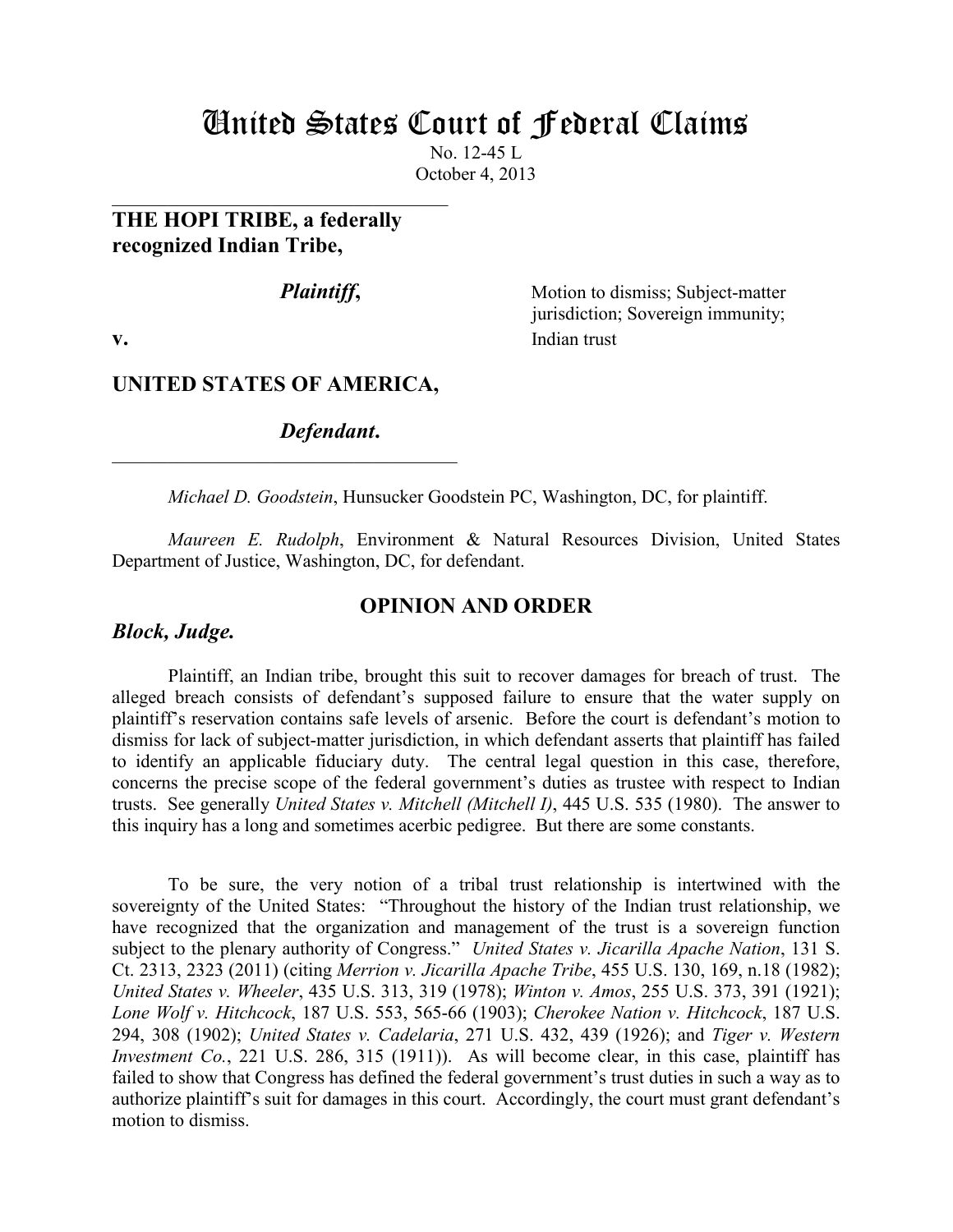## **I. BACKGROUND**

#### **A. Plaintiff's Complaint**

Plaintiff is a federally recognized Indian Tribe, Compl. ¶ 9, residing on the Hopi Reservation (the "Reservation") in Arizona, *id.* ¶¶ 11, 13. Although the land is uninhabitable without drinking water, id.  $\P$  14, the public water systems serving villages on the eastern portion of the Reservation contain levels of arsenic higher than what Environmental Protection Agency (EPA) regulations, *see* 40 C.F.R. § 141.62, permit, Compl. ¶ 18. According to plaintiff, excessive consumption of arsenic can cause serious medical harm, including harm to the nervous system, heart and blood vessels, skin, and other organs. *Id.* ¶ 19.

Plaintiff brought this suit claiming that defendant, through the Bureau of Indian Affairs (BIA), has committed a breach of trust by failing to provide plaintiff with an adequate supply of drinking water. *Id.* ¶¶ 4, 22, 33. Plaintiff claims that defendant's trust duties flow from an executive order creating the Reservation (the "Executive Order of 1882") and a subsequent Act of Congress incorporating the requirements of that executive order by reference (the "Act of 1958"), *see* 72 Stat. 493. Compl. ¶ 6, 28. According to plaintiff, by establishing the Reservation and holding the land in trust, the Executive Order of 1882 and the Act of 1958 created a duty on the part of defendant to protect the trust property, including the Reservation's water supply. *Id.* ¶¶ 26-32. Plaintiff asserts that defendant breached this duty by failing to ensure that the arsenic level in the water supply complied with EPA standards. *Id.* ¶¶ 18, 22, 33.

## **B. Defendant's Motion To Dismiss**

Defendant filed a motion to dismiss the complaint for lack of subject-matter jurisdiction. *See* Def.'s Motion To Dismiss, ECF Dkt. 10, at 1. Defendant contends that plaintiff has failed to identify a source of law creating a legally enforceable duty requiring defendant to provide a certain quality of drinking water to the Reservation. *Id.* at 4. According to defendant, neither the Executive Order of 1882 nor the Act of 1958 imposes such a duty. *See id.* at 6-7. Defendant concedes that it holds plaintiff's water rights in trust but argues that this general trust relationship does not suffice to establish a specific trust duty to maintain water quality. *Id.* at 7 (citing *Mitchell I*, 445 U.S. 535; *Navajo I*, 537 U.S. 488; *Navajo II*, 556 U.S. 287).

Moreover, defendant argues, the sources of law plaintiff identifies in its complaint cannot "fairly be interpreted" as mandating compensation. *Id.* at 11. According to defendant, the Act of 1958 simply "provides a mechanism for judicial resolution of what land comprises the Hopi Reservation"; it does not support "a fair inference to money damages." *Id.* at 12. Likewise, defendant argues that 40 C.F.R. § 141.62—the Safe Drinking Water Act (SDWA) regulation cited in plaintiff's complaint—simply "contain[s] the maximum contaminant level for arsenic in drinking water"; it does not "expressly or impliedly contain language mandating money damages." Def.'s Motion To Dismiss at 12. Finally, defendant avers that that Congress has, pursuant to 42 U.S.C. § 1449(a)(1), provided a civil remedy for violations of the Safe Drinking Water Act and that the court ought not interpret a statute or regulation to be money-mandating where, as here, "Congress has provided an alternative remedy for the alleged wrongful conduct." Def.'s Motion To Dismiss at 12 (citing *United States v. Bormes*, 133 S. Ct. 12, 18-20 (2012)).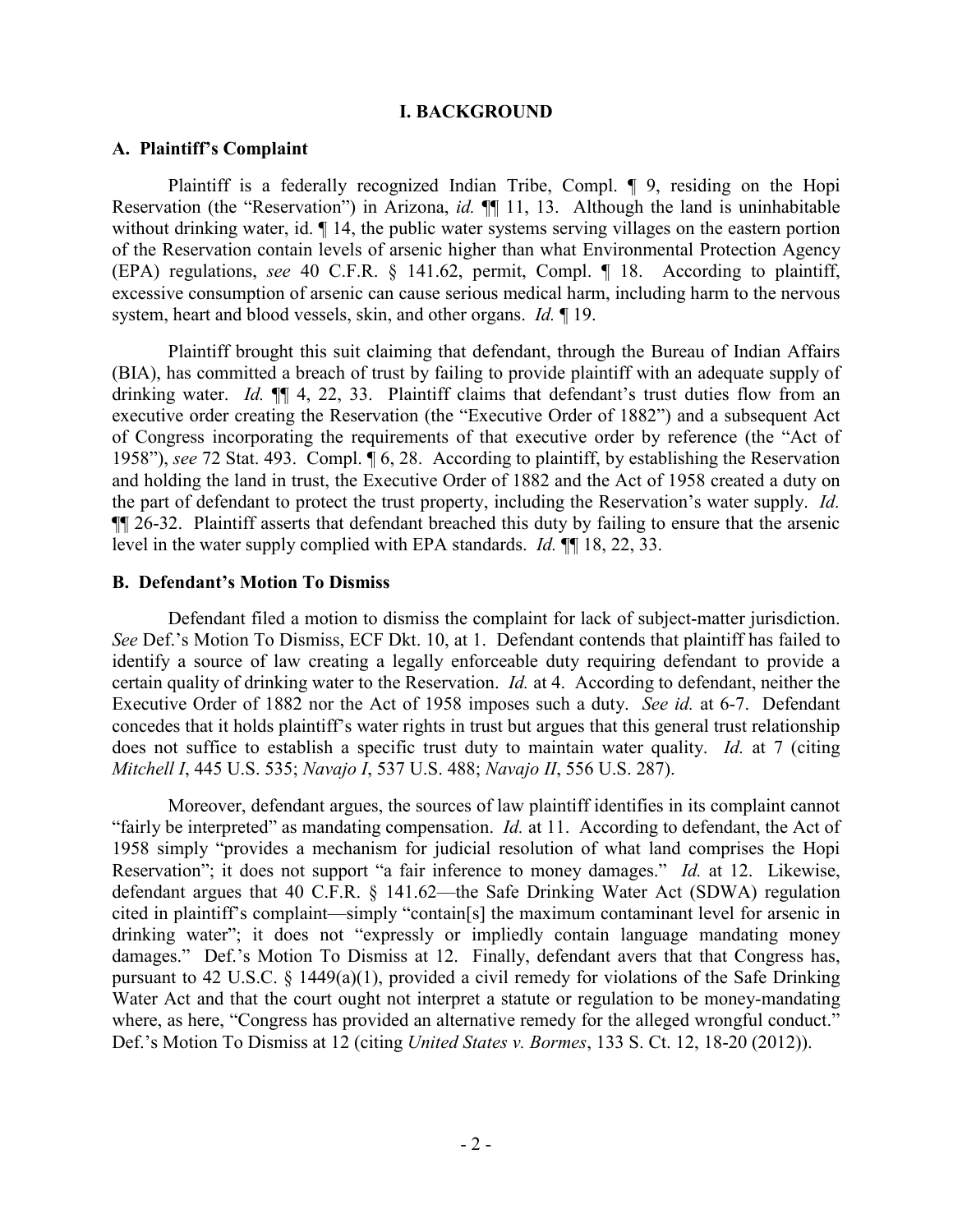### **C. Plaintiff's Response**

In response, plaintiff argues that "[t]he role that [the] United States plays with respect to Hopi water resources is far greater than a general trust relationship." Pl.'s Response to Motion To Dismiss, ECF Dkt. 13, at 1. Specifically, plaintiff argues that "the United States has exercised sufficient involvement in and control over the provision of water to the Hopi Reservation to create an enforceable duty, the breach of which warrants an award of damages." *Id.* at 2. To support this argument, plaintiff relies on an array of diverse statutory provisions dealing with federal responsibility over water supply. *Id.* at 15-16.

For instance, plaintiff cites 25 U.S.C. § 162a(d)(8), which provides that, in exercising his or her trust responsibilities with respect to tribal funds, the Secretary of the Interior shall "[a]ppropriately manag[e] the natural resources located within the boundaries of Indian reservations and trust lands." Additionally, plaintiff notes that, pursuant to 25 U.S.C. § 1632(a), Congress has declared it "the policy of the United States, that all Indian communities and Indian homes . . . be provided with safe and adequate water supply systems and sanitary sewage waste disposal systems as soon as possible." Plaintiff also finds it pertinent to mention that the Bureau of Indian Affairs has express authority over the "extension, improvement, operation, and maintenance of . . . development of water supplies, 25 U.S.C. § 13, and that the Indian Health Service is authorized "to construct, improve, extend, or otherwise provide and maintain . . . domestic and community water supplies and facilities . . . for Indian homes, communities and lands," 42 U.S.C. § 2004a(a)(1). Moreover, points out plaintiff, the Secretary of the Interior is authorized and directed to "undertake . . . a program of basic improvements for the conservation and development of the resources of the . . . Hopi Indians," 25 U.S.C. § 631, and Congress has appropriated \$2.5 million for such a program with respect to "[a]gency, institutional, and domestic water supply," *id.* § 631(9)—a program for which the Secretary need follow recommendations of the Hopi Indians only if the Secretary deems those recommendations "feasible and consistent" with the program's objectives, *id.* § 638. Plaintiff also insists that defendant's role in building and maintaining water facilities on the Reservation has been extensive, Pl.'s Response to Motion To Dismiss at 16-19, submits declarations seeking to establish that fact, *see id.* attachments, and requests discovery to find further facts supporting this "control"-based theory of jurisdiction, *see id*. at 34-35.

Of course, because plaintiff did not allege a violation of  $\S$  162a(d)(8) or any of these other statutes in its complaint, it does not argue in its response brief that these provisions are money-mandating.<sup>[1](#page-2-0)</sup> Rather, as the court understands it, plaintiff's argument is that these

<span id="page-2-0"></span><sup>&</sup>lt;sup>1</sup> Defendant suggests that the court should ignore plaintiff's reference to these various statutes because they were not mentioned or alluded to in plaintiff's complaint. *See* Def.'s Reply in Support of Motion To Dismiss, ECF Dkt 15, at 3-4, 6. As the court understands it, however, plaintiff in its response brief is not alleging violation of any of these statutory provisions, but is invoking these statutes only to demonstrate a degree of federal "control" over water resources that is sufficient to show that the federal government must exercise the common law trust duties referenced in plaintiff's complaint. However, if—contrary to the court's view—plaintiff does indeed intend to raise new claims by citing these statutes, those new claims constitute an improper attempt constructively to amend the complaint. The court would therefore not consider them. *See Insurance Co. of the West v. United States*, 100 Fed. Cl. 58, 63 (2011) (citing *Bisseur v. Indiana Univ. Bd. of Trs*., 581 F.3d 599, 603 (7th Cir. 2009)).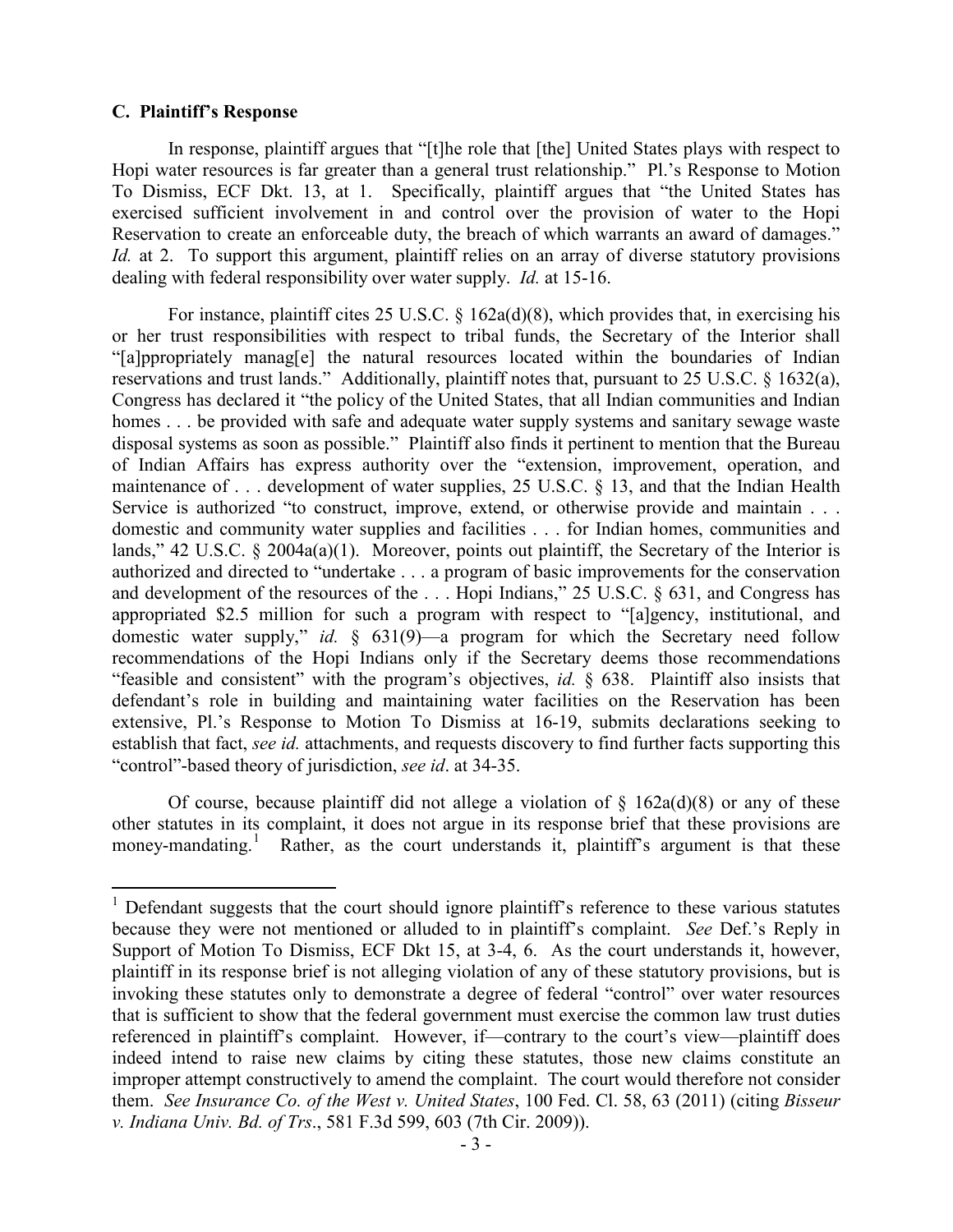provisions show that "the actions of the United States have permeated the decisions about where and how to provide access to water on the Hopi Reservation," Pl.'s Response to Motion To Dismiss at 16, and that this "pervasive involvement in securing access to drinking water," *id.* at 17, "creates an enforceable obligation" on the part of defendant, *id.* at 19, to fulfill common law duty of a trustee to preserve the quality of the water, *id.* at 19-25 (citing *United States v. Mitchell (Mitchell II)*, 463 U.S. 206 (1983); *United States v. White Mountain Apache Tribe*, 537 U.S. 465 (2003); *Fort Mojave Indian Tribe v. United States*, 23 Cl. Ct. 417 (1991)). That duty, according to plaintiff, is money-mandating because, "[u]pon establishing the fiduciary obligations, 'it naturally flows that the Government should be liable in damages for breach of its fiduciary duties.'" Pl.'s Response to Motion To Dismiss at 27 (quoting *White Mountain*, 537 U.S. at 476).

# **D. Defendant's Reply**

In its reply, defendant argues that plaintiff's theory of the case runs afoul of *United States v. Jicarilla Apache Nation*, 131 S. Ct. 2313 (2011), because it asks the court to apply common law trust principles to infer a duty on the part of the federal government. Def.'s Reply in Support of Motion To Dismiss, ECF Dkt 15, at 1-3. Defendant also argues that plaintiff's argument, though different from the theory of the case plaintiff set forth in its complaint, still fails to identify an applicable trust duty requiring the federal government to deliver adequate drinking water to the Hopi Reservation, *id.* at 3-5, or to drill wells or construct water infrastructure on the Reservation, *id.* 6-13. For this reason, defendant argues that discovery to uncover evidence of federal "involvement" in constructing wells would be pointless—there being no moneymandating trust duty, federal involvement is irrelevant. *Id.* at 13.

The facts and arguments having been set forth, the court will now turn to the question before it: whether plaintiff has met the jurisdictional test for identifying a money-mandating trust duty.

### **II. DISCUSSION**

"A plaintiff bears the burden of establishing subject-matter jurisdiction by a preponderance of the evidence." *M. Maropakis Carpentry, Inc. v. United States*, 609 F.3d 1323, 1327 (Fed. Cir. 2010) (citing *Reynolds v. Army & Air Force Exch. Serv.*, 846 F.2d 746, 748 (Fed. Cir. 1988)).

The basic test for identifying a money-mandating trust duty was set forth above, but it will be useful here to review some basic principles and explain that test in more detail, beginning with the doctrine of sovereign immunity. Under the doctrine of sovereign immunity, the United States cannot be sued without its consent. *United States v. Navajo Nation (Navajo II)*, 556 U.S. 287, 289 (2009); *Mitchell I*, 445 U.S. at 538. The Indian Tucker Act for tribal claimants unambiguously waives sovereign immunity, *Navajo II*, 556 U.S. at 290, by providing that the Court of Federal Claims shall have jurisdiction "of any claim against the United States . . . whenever such claim is one arising under the Constitution, laws or treaties of the United States, or Executive orders of the President, or is one which otherwise would be cognizable in the Court of Federal Claims if the claimant were not an Indian tribe, band or group." 28 U.S.C. § 1505. The "otherwise would be cognizable" clause refers to the waiver of sovereign immunity found in the ordinary Tucker Act, *see Navajo II*, 556 U.S. at 290, which covers any claim "founded either upon the Constitution, or any Act of Congress or any regulation of an executive department, or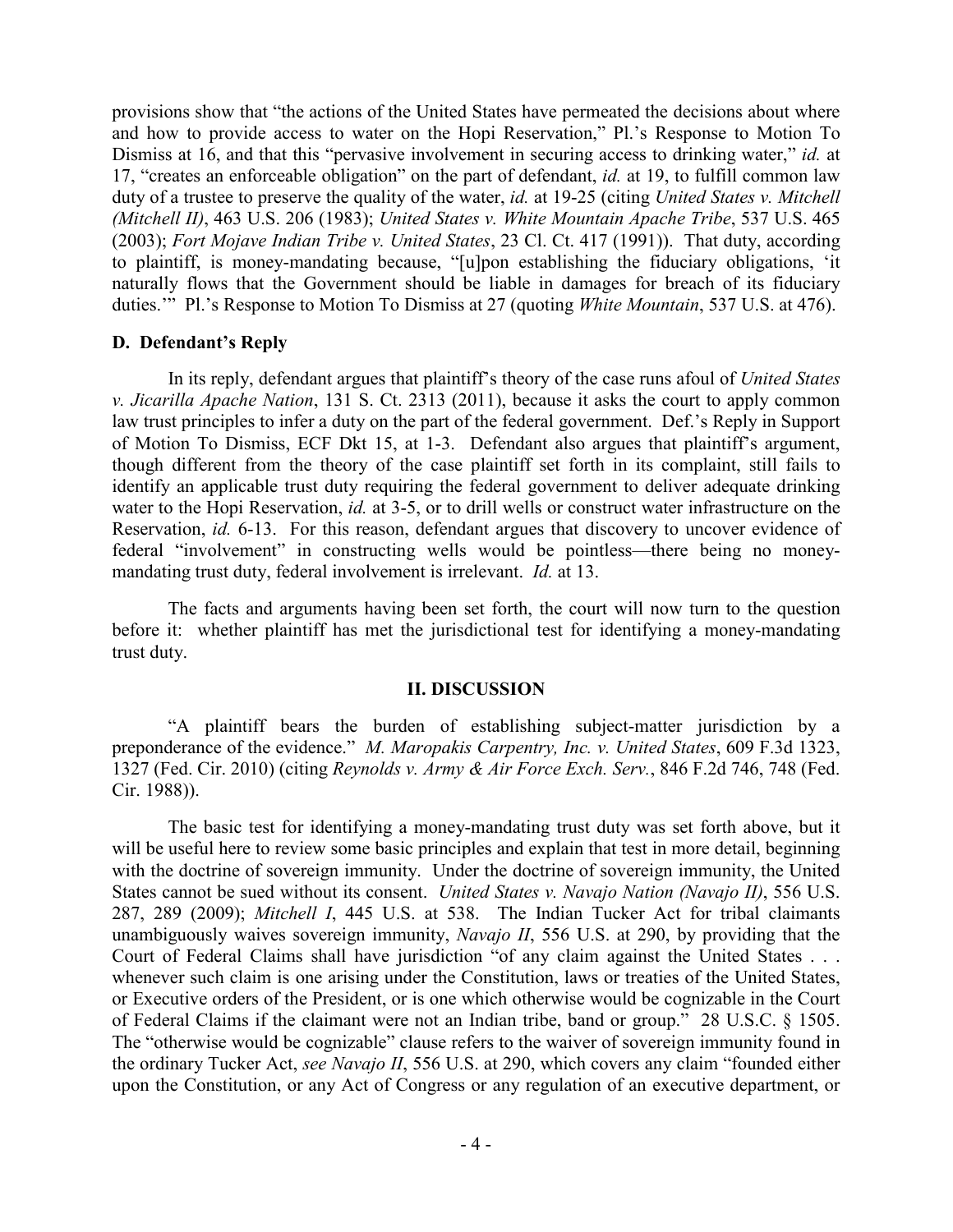upon any express or implied contract with the United States, or for liquidated damages in cases not sounding in tort." 28 U.S.C. § 1491(a)(1).

However, these waivers of sovereign immunity do not "create any substantive right enforceable against the United States." *Mitchell I*, 445 U.S. at 538 (quoting *United States v. Testan*, 424 U.S. 392, 398 (1976)). Rather, that substantive enforceable right arises out of the precise nature of the United States' duties as trustee. *Id.*

Crucially, it is the precise trust duty, rather than the United States' status as trustee, that determines the substantive right. In *Mitchell I*, 445 U.S. 535 (1980), the court held that the existence of a "trust relationship" between the federal government and an Indian tribe is not enough to establish any particular trust duty. *Id.* at 549. Examining a statute closely, the court held that, despite the statute's reference to land being held "in trust," the federal government's "fiduciary obligations . . . as trustee are very narrow" and did not encompass all the duties of a private trustee with respect to trust property. *Id.* The Supreme Court has never deviated from this line of reasoning and has consistently defined trust duties by closely examining the statutes that impose them. *See Mitchell II*, 463 U.S. at 224 (holding that statutes and regulations "define the contours of the United States' fiduciary responsibilities"); *United States v. Navajo Nation (Navajo I)*, 537 U.S. 488, 506 (2003) (holding that, in determining the scope of trust responsibilities, "the analysis must train on specific rights-creating or duty-imposing statutory or regulatory prescriptions"); *Navajo II*, 556 U.S. at 293-94, 301 (holding that the scope of trust duties is defined by applicable statutes and regulations); *Jicarilla*, 131 S. Ct. at 2323 (holding that "Congress may style its relations with the Indians a 'trust' without assuming all the fiduciary duties of a private trustee, creating a trust relationship that is 'limited' or 'bare' compare to a trust relationship between private parties at common law").

To be sure, while the federal government's trust duties are ultimately determined by Congress, trust language in a statute may implicitly evoke common law trust principles. *See White Mountain*, 537 U.S. at 474-76; *id.* at 480 (Ginsburg, J., joined by Breyer, J., concurring); *see also Cobel v. Norton*, 240 F.3d 1081, 1101 (D.C. Cir. 2001) (holding that the "interstices" produced by imprecise language of statutes may be "filled" by reference to common law trust principles); *Cohen's Handbook of Federal Indian Law* § 5.05[2], pg. 433 (2005 ed.) ("[T]rust cases arising from actual control of a resource may involve imprecise statutory language. Accordingly, [to] determine the extent of the government's duties, courts often rely on the general law of trusts, once it has been established that an actionable claim for breach of trust exists."). *White Mountain* is a primary example. There, the court confronted a statute that provided for certain land to be "held by the United States in trust for the White Mountain Apache Tribe, subject to the right of the Secretary of the Interior to use any part of the land and improvements for administrative or school purposes for as long as they are needed for the purpose." 537 U.S. at 469 (quoting Pub.L. 86-392, 74 Stat. 8). Focusing on the statute's use of the word trust in conjunction with the Secretary's authority to "use" the land, the Court held that the statute imposed a fiduciary duty on the part of the federal government to preserve the trust property. *Id.* at 474-76.

It is important to recognize that common law trust principles applied in *White Mountain* only because the statute in question used trust language in combination with conferring specific authority on the government. It stood to reason that, in exercising that authority, the government was bound by virtue of the word "trust" to exercise the common law duties of a trustee. As two of the justices in the five-justice majority emphasized in a separate concurrence, the holding of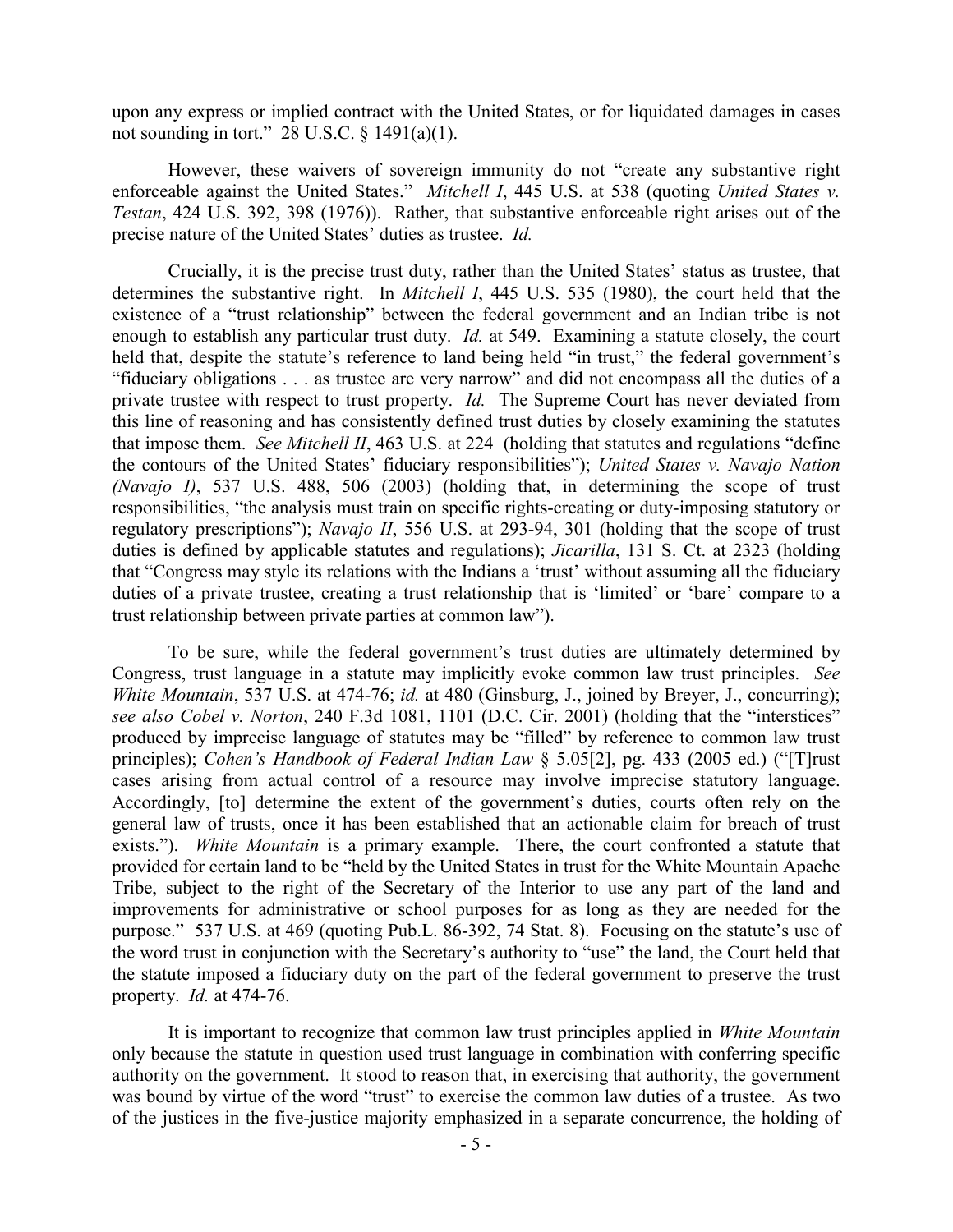*White Mountain* was based on the fact that the statute "expressly and without qualification employs a term of art ('trust') commonly understood to entail certain fiduciary obligations, and invests the United States with discretionary authority to make direct use of portions of the trust corpus." *Id.* at 480 (Ginsburg, J, joined by Breyer, J., concurring) (internal quotation marks and citations omitted). Thus, as the Court has since recognized, it is the statutory language itself that is ultimately determinative of the scope of the duties, although "common-law principles" may to some extent "inform [the court's] interpretation of [those] statutes." *Jicarilla*, 131 S. Ct. at 2325 (citing *White Mountain*, 537 U.S. at 475-76); *see also Navajo II*, 556 U.S. at 301.

In view of the foregoing, the Court has fashioned a two-part test for determining the existence of a substantive right enforceable in this court under the Indian Tucker Act, 28 U.S.C. § 1505, and the Tucker Act, 28 U.S.C. § 1491(a)(1). First, "the tribe 'must identify a substantive source of law that establishes specific fiduciary or other duties, and allege that the Government has failed faithfully to perform those duties.'" *Navajo II*, 556 at 290 (quoting *Navajo I*, 537 U.S. at 506). The duty cannot be based on the general trust relationship existing between the United States and Indian tribes or on common law trust principles not tethered to any statute, but must arise out of a specific source of law of the kind cited in the Indian Tucker Act or Tucker Act. *Id.* at 301; *Navajo I*, 537 U.S. at 506; *see also Jicarilla*, 131 S. Ct. at 2323. Second, if such a source of law exists, it must be able to be "fairly interpreted as mandating compensation by the Federal Government for the damages sustained." *Mitchell II*, 463 U.S. at 216-17 (quoting *Testan*, 424 U.S. at 400). "*If* a plaintiff identifies such a prescription, and *if* that prescription bears the hallmarks of a 'conventional fiduciary relationship,' . . . *then* trust principles (including any such principles premised on 'control') could play a role in 'inferring that the trust obligation [is] enforceable by damages.'" *Navajo II*, 556 U.S. at 301 (quoting *White Mountain*, 537 U.S. at 473, 477) (emphases and alteration in original).

In seeking to ascertain whether plaintiff has cleared the first "hurdle," the court must begin where the *Navajo* cases instruct it to begin: "with 'specific rights-creating or dutyimposing statutory or regulatory prescriptions.'" *Id.* at 301 (quoting *Navajo I*, 537 U.S. at 506). Plaintiff argues that defendant's duty springs from the Executive Order of 1882 and the Act of 1958. Nothing in the text of either the Act of 1958 or the Executive Order of 1882 mentions any duty on the part of defendant to protect the quality of drinking water on the Reservation. The Executive Order of 1882 simply describes the land comprising the Reservation and orders that land to be "set apart for the use and occupancy of the Moqui and other such Indians as the Secretary of the Interior may see fit to settle thereon." The Act of 1958 provides that plaintiff's land is "to be held by the United States in trust for the Hopi Indians" and authorizes the Attorney General (as well as Hopi and Navajo tribes and individuals) "to commence or defend in the [district court] an action against each other any other tribe of Indians claiming any interest in or to the areas described in [the Executive Order of 1882] for the purpose of determining the rights and interests of said parties in and to said lands." 72 Stat. 493. But the Act of 1958 does not confer a duty to protect the water supply or, indeed, to manage water or other resources in any way.

Moreover, as *Mitchell I* made clear, the Act of 1958's use of the word "trust," by itself, is insufficient to support an inference that the statute imposes the common law duties of trustees. There, the Court had before it a statute that, like the Act of 1958, described Indian land as being held in "trust" by the federal government. That, however, was not enough to permit the inference that the federal government had a comprehensive duty to manage Indian resources.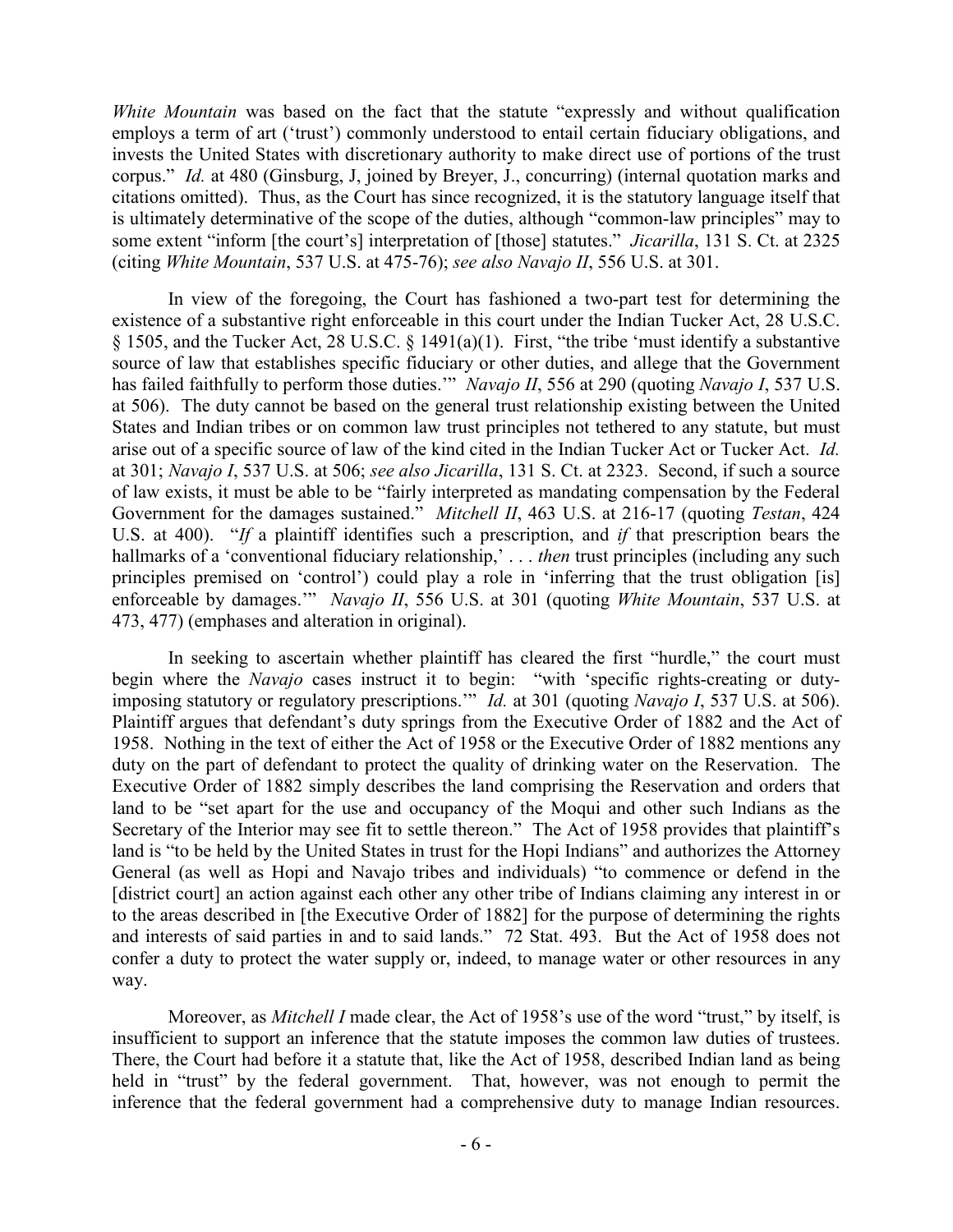*Mitchell I*, 445 U.S. at 549. Nor is it enough here: a "bare trust," devoid of any particular duty to manage resources, does not require the federal government to exercise the common law duties of trustees. *See id.*

Plaintiff does not argue otherwise but instead urges that such a duty may be inferred from the trust relationship because of the high degree of federal "control," evidenced by various federal statutes, over plaintiff's drinking water. To reiterate: plaintiff does not allege in its complaint a violation of any of these statutes, and the court therefore does not read plaintiff to be asserting a violation of them in its response brief. Rather, plaintiff's point is that these statutes demonstration such a high degree of federal "control" over and "involvement" with plaintiff's water supply that one can infer, based on the common law trust principles cited in plaintiff's complaint, that the Executive Order of 1882 and the Act of 1958 should be interpreted to impose a duty on defendant to preserve the Hopi Reservation's water supply.

The argument fails. As the Supreme Court made clear in *Navajo II*, "The Federal Government's liability cannot be premised on control alone." 556 U.S. at 301. There, the Court rejected the argument that a specific fiduciary duty with respect to coal on the plaintiff's land could be inferred from the fact that a network of statutes and regulations gave the federal government "comprehensive control" over coal. *Id.* "Because the Tribe cannot identify a specific, applicable, trust-creating statute or regulation that the Government violated, we do not reach the question whether the trust duty was money mandating. Thus, neither the Government's 'control' over coal nor common-law trust principles matter." *Id.*

*Navajo II*'s holding that the federal government's fiduciary duties cannot be based on common law or control was reiterated recently in *Jicarilla*. That case concerned the common law exception to the attorney-client privilege requiring a trustee to disclose to a beneficiary attorney-client communications related to the exercise of fiduciary duties. The question was whether that exception applies to the general trust relationship between the United States and Indian tribes. *See Jicarilla*, 131 S. Ct. at 2318. The Court held that the exception does not apply because the federal government is unlike a private trustee in at least one important respect: the "trust" between the federal government and the Indians "is defined and governed by statutes rather than the common law," and therefore Congress "may style its relations with the Indians a 'trust' without assuming all the fiduciary duties of a private trustee." *Id.* at 2323. Therefore, a specific trust responsibility could not be based on the bare use of the word "trust," *id.*, or on the federal government's "managerial control," *id.* at 2325 n.5. Instead, "[t]he Government assumes Indian trust responsibilities only to the extent it *expressly* accepts those responsibilities by statute." *Id.* at 2325 (emphasis added).

*Navajo II* and *Jicarilla* accord with the whole underlying theory of Indian trust law set forth above. It is fundamental to that theory that the federal government's duties trustee are subject to the sovereign power of the United States and the "political" control of Congress. *Lone Wolf*, 187 U.S. at 565-66. In this respect, as *Jicarilla* explains, an Indian "trust" is not like a private trust.

As noted above, the Court has applied common law principles to Indian trusts where the language calls for it. *See White Mountain*, 537 U.S. at 475. But in *White Mountain*, the specific statutory provision at issue simultaneously used the word "trust" in connection with imparting to the federal government a right to "use" the land. *Id*. at 469. It was therefore inferred that the federal government, in using the land, was required to exercise the common law duties of a